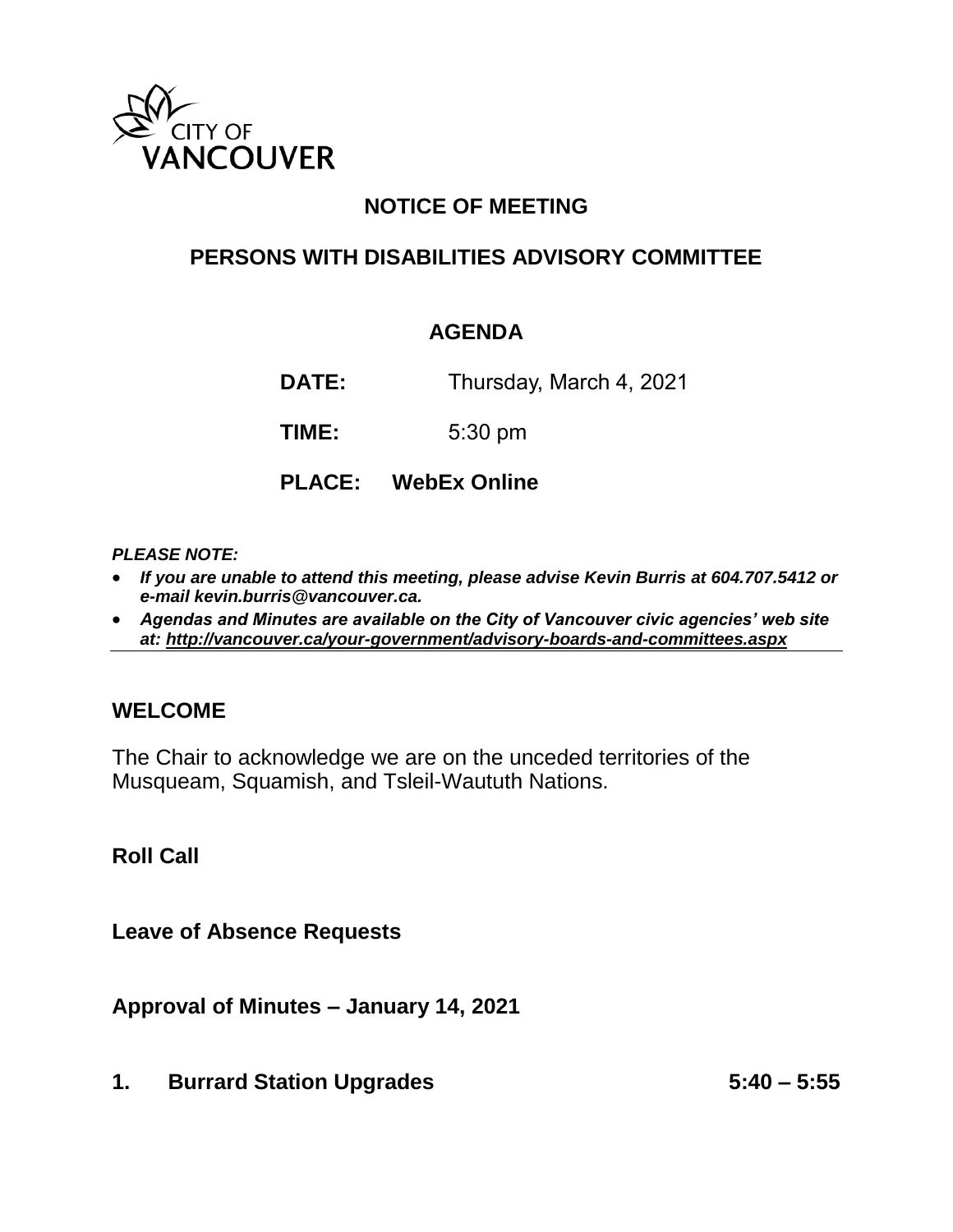Staff to provide update on upgrades to Burrard Skytrain Station.

# **2. Bus Stop Balancing Update 5:55 – 6:10**

Translink staff to provide update on Bus Stop Balancing.

## **3. Elections Consultation Update 6:10 – 6:25**

Chairs to provide update on March 1, 2021 elections consultation.

# **4. Urban Design Panel Discussion 6:25 – 6:40**

Committee to discuss Housing Subcommittee recommendation for panel representative with an accessibility lens.

### **5. EV Cord Cover Licenses – Implementation Update 1 6:40 – 7:00**

Staff to update Committee on implementation of EV Cord Cover Licenses.

| 6. | <b>Parking Workshop Update</b>                                  | $7:00 - 7:05$ |
|----|-----------------------------------------------------------------|---------------|
|    | Chairs to provide update on February 26, 2021 parking workshop. |               |
| 7. | <b>Liaison Updates</b>                                          | $7:05 - 7:15$ |
| 8. | <b>Subcommittee Updates</b>                                     | $7:15 - 7:25$ |
| 9. | <b>New Business</b>                                             | $7:25 - 7:30$ |

#### **Adjournment**